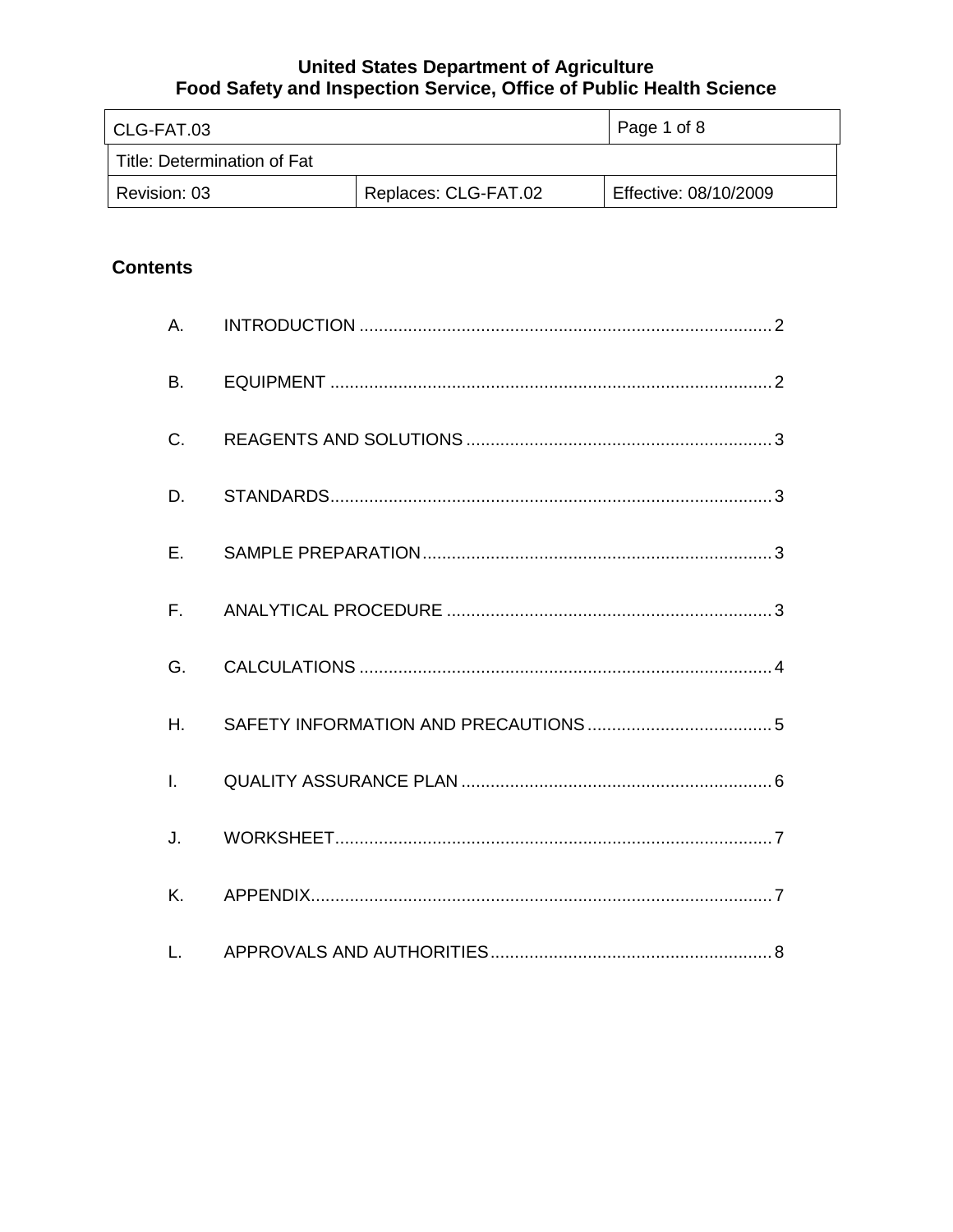| l CLG-FAT.03                |                      | Page 2 of 8           |
|-----------------------------|----------------------|-----------------------|
| Title: Determination of Fat |                      |                       |
| Revision: 03                | Replaces: CLG-FAT.02 | Effective: 08/10/2009 |

## **A. INTRODUCTION**

## 1. Theory

This method involves a partial drying of a weighed sample prior to a Soxhlet extraction. The extracted fat is weighed and the fat content calculated. It is important that sand be incorporated with the sample before drying. The purpose of the sand is to create a greater surface area, necessary to remove moisture and prevent entrapment of fat.

#### 2. Applicability

This method is applicable to the determination of fat in meat, poultry, and processed meat products at level  $\geq 0.12\%$ .

## **B. EQUIPMENT**

Equivalent apparatus may be substituted.

- 1. Apparatus
	- a. Thimbles 33 x 80 mm, Cat. No. 2800-338, Whatman.
	- b. Soxhlet extraction apparatus Extraction tube id 40 mm, Cat. No. 09-551 B, Fisher.
	- c. Heating mantles 6 units, Cat. No. 33749-324, VWR with steam bath or water bath.
	- d. Filter paper 9 cm, Cat. No 541, Whatman.
	- e. Aluminum dishes Disposable, 60 mm diameter x 18 mm depth, Cat. No. 08- 732, Fisher. )
	- f. Glass beads Hollow, perforated, 4 mm diameter or carborundum chips #12 granules.
	- g. Oven Mechanical convection oven.
	- h. Analytical balance Capable of weighing 0.1 mg
	- i. Robot Coupe Robot Coupe U.S.A., Inc.
	- j. Aluminum weighing paddles L-shaped, approximately 25mm long, 12.5mm wide.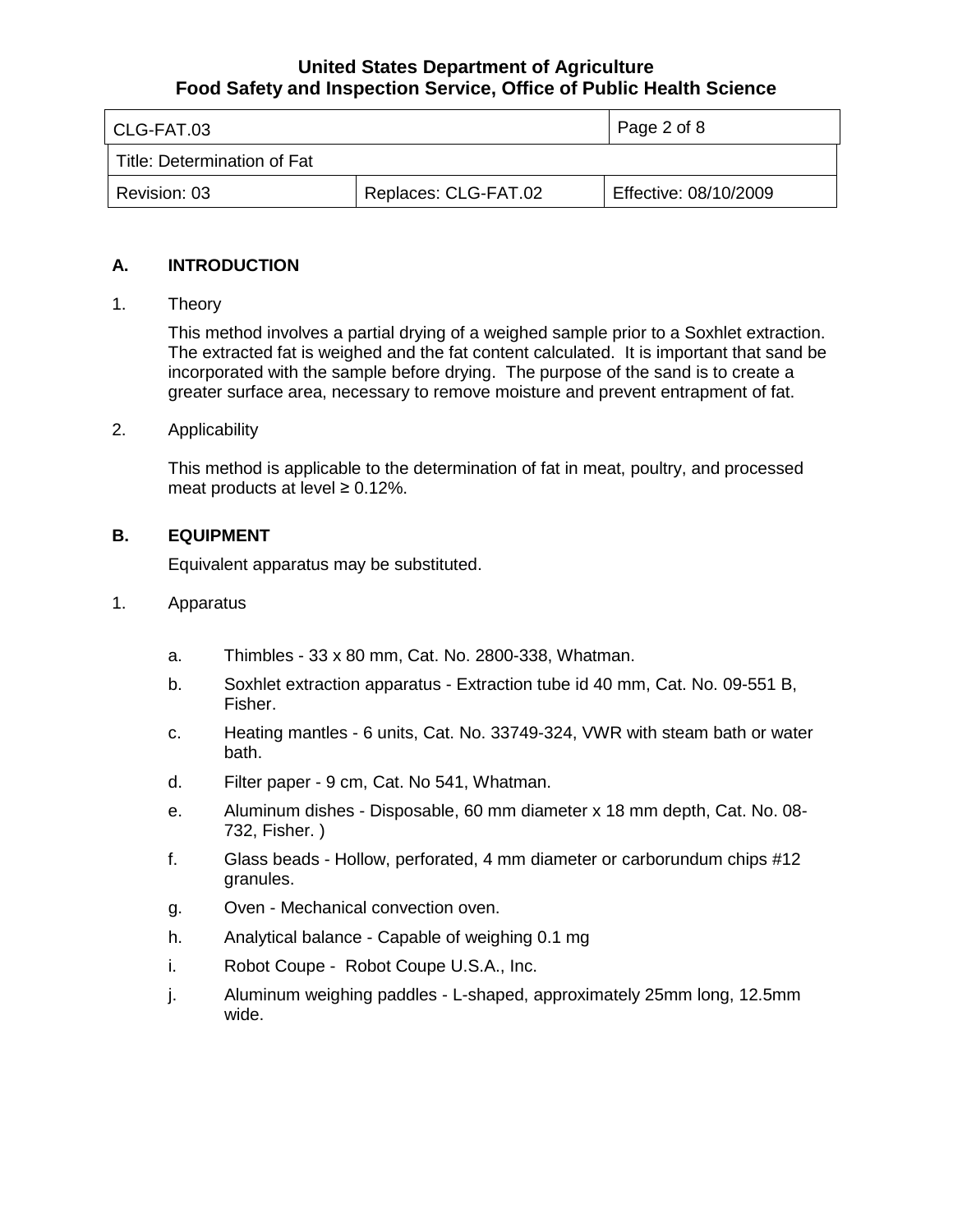| CLG-FAT.03                  |                      | Page 3 of 8           |
|-----------------------------|----------------------|-----------------------|
| Title: Determination of Fat |                      |                       |
| Revision: 03                | Replaces: CLG-FAT.02 | Effective: 08/10/2009 |

## **C. REAGENTS AND SOLUTIONS**

Equivalent reagents may be substituted.

- 1. Reagents
	- a. Petroleum ether High purity, CAS 8032-32-4, Burdick & Jackson.
	- b. Sand Washed and ignited, CAS 74808-60-7, J. T. Baker

#### **D. STANDARDS**

None

## **E. SAMPLE PREPARATION**

Process samples until homogeneous.

## **F. ANALYTICAL PROCEDURE**

1. Drying

Note: Either Thimble procedure or Aluminum Dish procedure can be used.

Note: Sand is incorporated with the sample before drying to create a greater surface area, which is necessary to remove moisture and prevent entrapment of the fat

- a. Thimble Procedure
	- i. Accurately weigh by difference 3 4 g of sample into a thimble lined with a circle of filter paper and containing a small amount of sand.
	- ii. Mix sand and samples with a glass rod, wipe glass rod with filter paper strips, and place strips in thimble.
	- iii. Place thimble and contents in 50 mL beaker and dry in a mechanical convection oven for 6 hours ±10 minutes at 100 - 102 °C, or for 1½ hours  $\pm$  10 minutes at 125  $\pm$  1 °C.
	- iv. Proceed to F.2.
- b. Aluminum Dish Procedure
	- i. Using a weighing paddle, accurately weigh, 3 4 g of sample into a small disposable aluminum dish.
	- ii. Add a small amount of sand, and with the aid of a small aluminum or glass paddle, spread the mixture across the bottom of the dish. Leave the paddle in the dish.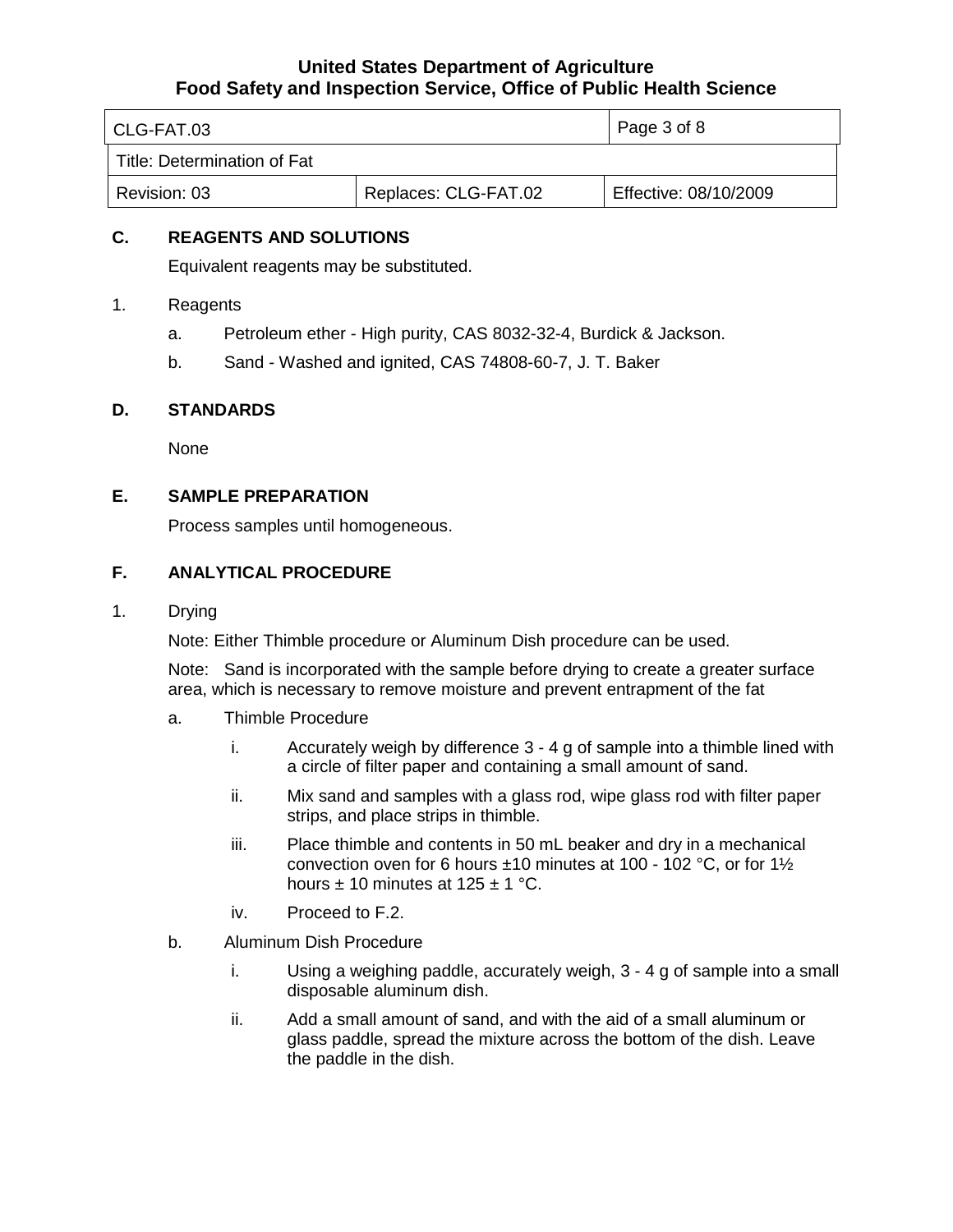|    | CLG-FAT.03                  |                                                                                                                                                      |                                                                                                                                                                                                                                                                                                                                                                                                                                                                      |                        |                         |                                                             | Page 4 of 8                                                                                                                                                           |
|----|-----------------------------|------------------------------------------------------------------------------------------------------------------------------------------------------|----------------------------------------------------------------------------------------------------------------------------------------------------------------------------------------------------------------------------------------------------------------------------------------------------------------------------------------------------------------------------------------------------------------------------------------------------------------------|------------------------|-------------------------|-------------------------------------------------------------|-----------------------------------------------------------------------------------------------------------------------------------------------------------------------|
|    | Title: Determination of Fat |                                                                                                                                                      |                                                                                                                                                                                                                                                                                                                                                                                                                                                                      |                        |                         |                                                             |                                                                                                                                                                       |
|    | Revision: 03                |                                                                                                                                                      |                                                                                                                                                                                                                                                                                                                                                                                                                                                                      |                        |                         | Replaces: CLG-FAT.02                                        | Effective: 08/10/2009                                                                                                                                                 |
|    |                             | iii.                                                                                                                                                 |                                                                                                                                                                                                                                                                                                                                                                                                                                                                      |                        |                         | for $1\frac{1}{2}$ hours ± 10 minutes at $125 \pm 1$ °C.    | Roll edges of dish. Dry the folded dish (on a metal mesh tray) in a<br>mechanical convection oven for 6 hours $\pm$ 10 minutes at 100 - 102 °C or                     |
|    |                             | iv.                                                                                                                                                  |                                                                                                                                                                                                                                                                                                                                                                                                                                                                      |                        |                         | After cooling, insert into extraction thimble.              |                                                                                                                                                                       |
|    |                             |                                                                                                                                                      |                                                                                                                                                                                                                                                                                                                                                                                                                                                                      | with sample.           |                         |                                                             | Note: Ensure that aluminum dish will allow sufficient contact of solvent                                                                                              |
|    |                             |                                                                                                                                                      |                                                                                                                                                                                                                                                                                                                                                                                                                                                                      | performed that day.    |                         |                                                             | Note: Sample can be cooled in a desiccator if the extraction is not                                                                                                   |
|    |                             | v.                                                                                                                                                   | Proceed to F.2.                                                                                                                                                                                                                                                                                                                                                                                                                                                      |                        |                         |                                                             |                                                                                                                                                                       |
| 2. | Extraction                  |                                                                                                                                                      |                                                                                                                                                                                                                                                                                                                                                                                                                                                                      |                        |                         |                                                             |                                                                                                                                                                       |
|    | a.                          |                                                                                                                                                      |                                                                                                                                                                                                                                                                                                                                                                                                                                                                      |                        |                         |                                                             | Accurately weigh an extraction flask containing a few glass beads or boiling chips<br>(carborundum), and then add approximately 85 mL of petroleum ether.             |
|    | b.                          |                                                                                                                                                      | Extract the sample contained in the thimble from F.1.a. or F.1.b. with petroleum<br>ether for at least 80 cycles in a minimum of 4 hours in a Soxhlet extraction<br>apparatus. (If sample has been dried as in F.1.a., rinse the 50 mL beaker with<br>three 10 mL portions of petroleum ether and add rinsings to the extraction tube.)                                                                                                                              |                        |                         |                                                             |                                                                                                                                                                       |
|    | c.                          |                                                                                                                                                      | Upon completion of the extraction, separate the unit and pour off the ether (and<br>thimble) from the extractor into a large filter (to collect the thimbles) positioned on<br>a container (such as a gallon bottle). Repeat until most of the ether is removed<br>and the flask has very little ether left. Take apart the Soxhlet unit and place flask<br>on a steam bath to evaporate the remaining petroleum ether. Swirl flask initially<br>to avoid boil-over. |                        |                         |                                                             |                                                                                                                                                                       |
|    | d.                          | Dry flask and its contents in a mechanical convection oven at 100 - 102 °C for<br>time required to obtain constant weight. Cool to room temperature. |                                                                                                                                                                                                                                                                                                                                                                                                                                                                      |                        |                         |                                                             |                                                                                                                                                                       |
|    | Note:                       |                                                                                                                                                      |                                                                                                                                                                                                                                                                                                                                                                                                                                                                      |                        |                         | Excessive drying may oxidize the fat and give high results. |                                                                                                                                                                       |
|    | Note:                       |                                                                                                                                                      |                                                                                                                                                                                                                                                                                                                                                                                                                                                                      |                        |                         | cool, and weigh several times for each sample.              | Laboratory should have data available to support time used to obtain constant<br>weight. If this data is available, analysts should use this time rather than remove, |
| G. |                             | <b>CALCULATIONS</b>                                                                                                                                  |                                                                                                                                                                                                                                                                                                                                                                                                                                                                      |                        |                         |                                                             |                                                                                                                                                                       |
| 1. | Procedure                   |                                                                                                                                                      |                                                                                                                                                                                                                                                                                                                                                                                                                                                                      | Fat content, percent = |                         | <u>100(B - C)</u>                                           |                                                                                                                                                                       |
|    |                             | where                                                                                                                                                |                                                                                                                                                                                                                                                                                                                                                                                                                                                                      |                        | $A =$<br>$B =$<br>$C =$ | A<br>Sample weight                                          | Weight of flask after extraction<br>Weight of flask prior to extraction                                                                                               |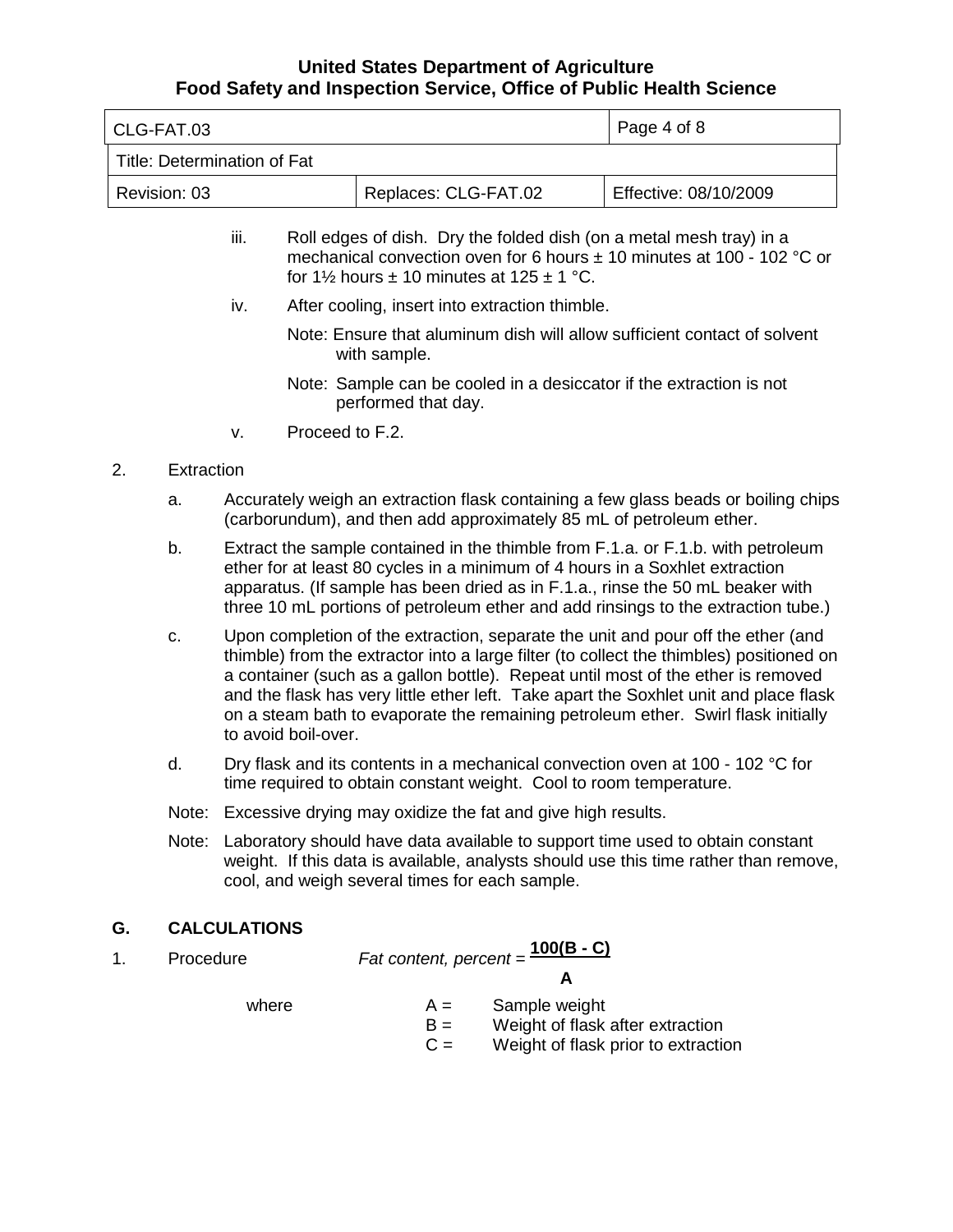| CLG-FAT.03                  |                      | Page 5 of 8           |
|-----------------------------|----------------------|-----------------------|
| Title: Determination of Fat |                      |                       |
| Revision: 03                | Replaces: CLG-FAT.02 | Effective: 08/10/2009 |

#### **H. SAFETY INFORMATION AND PRECAUTIONS**

- 1. Required Protective Equipment Safety glasses, laboratory coat, protective gloves, and heat resistant gloves.
- 2. Hazards

| <b>Procedure Step</b>                                                               | Hazard                                                                                                                                                                                      | <b>Recommended Safe Procedures</b>                                                                                                            |
|-------------------------------------------------------------------------------------|---------------------------------------------------------------------------------------------------------------------------------------------------------------------------------------------|-----------------------------------------------------------------------------------------------------------------------------------------------|
| After extraction use<br>steam bath or water<br>bath to evaporate<br>petroleum ether | Petroleum ether is a<br>flammable liquid                                                                                                                                                    | Allow evaporation to continue<br>several minutes beyond the<br>point where no ether is observed<br>in order to minimize personal<br>exposure. |
| Petroleum ether                                                                     | Flammable liquid and vapor.<br>Harmful or fatal if swallowed.<br>May cause irritation to skin,<br>eyes, and respiratory tract.<br>Harmful if inhaled, may affect<br>central nervous system. | Work in a hood in well ventilated<br>area. Keep away from sources<br>of ignition.                                                             |

## 3. Disposal Procedures

| <b>Procedure Step</b>                                     | Hazard                                   | <b>Recommended Safe Procedures</b>                                                                                                                                                               |
|-----------------------------------------------------------|------------------------------------------|--------------------------------------------------------------------------------------------------------------------------------------------------------------------------------------------------|
| <b>Extracted meat waste</b><br>and extraction<br>thimbles | Residual petroleum ether<br>vapor        | Store in cool, well ventilated<br>area awaiting disposal. Clean<br>thimbles can be used again                                                                                                    |
| Waste ether                                               | Petroleum ether is a<br>flammable liquid | Dispose of properly following<br>local, state, or federal<br>guidelines. Petroleum ether can<br>be filtered and reused as long as<br>the blank is equivalent to that of<br>a new unopened bottle |

(see I.2.c.).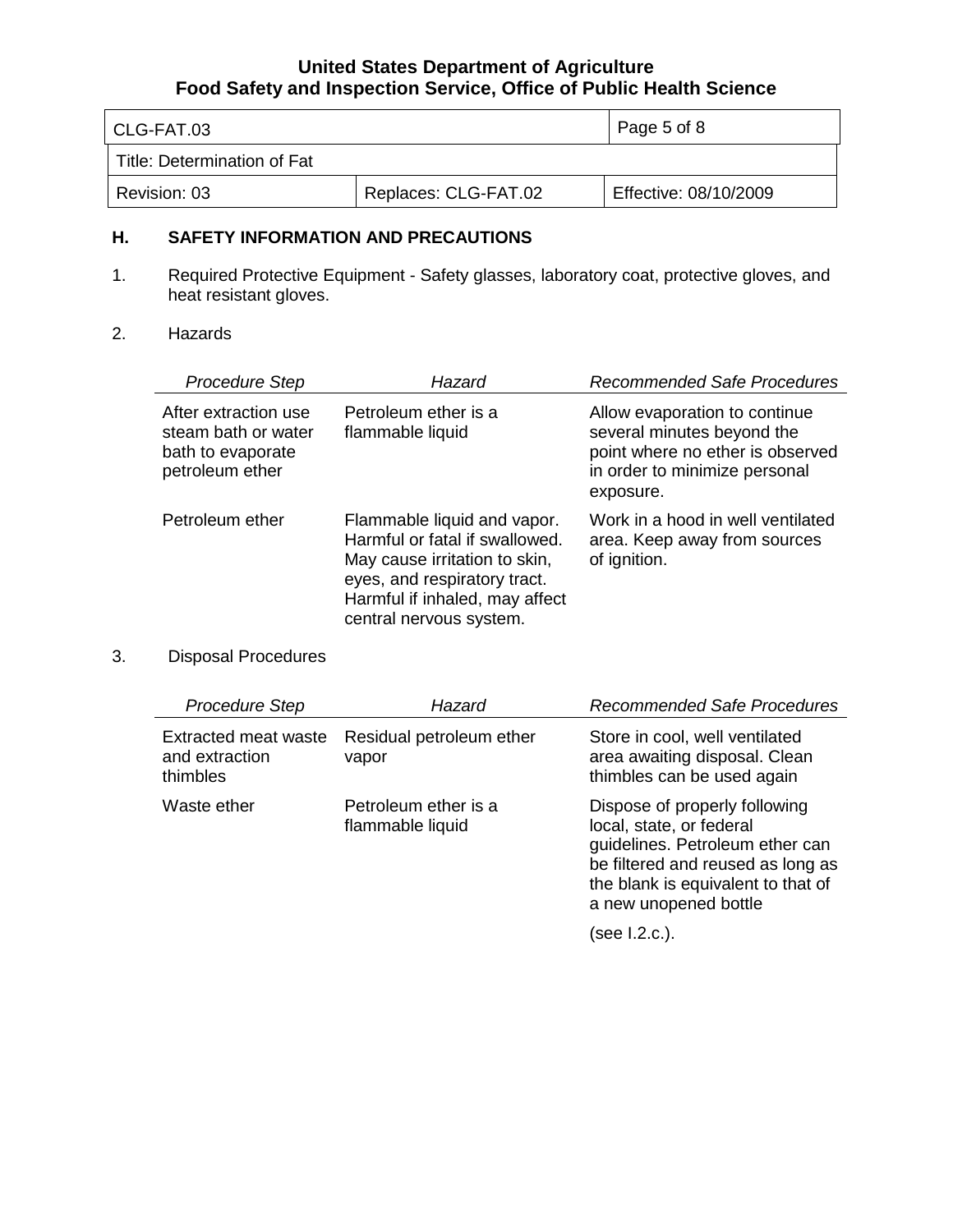| l CLG-FAT.03                |                      | Page 6 of 8           |
|-----------------------------|----------------------|-----------------------|
| Title: Determination of Fat |                      |                       |
| Revision: 03                | Replaces: CLG-FAT.02 | Effective: 08/10/2009 |

## **I. QUALITY ASSURANCE PLAN**

1. Performance Standard

| Analyte | <b>Analytical Range</b> | Repeatability<br><b>Standard Deviation</b> | Reproducibility<br>Standard Deviation |
|---------|-------------------------|--------------------------------------------|---------------------------------------|
| Fat     |                         | $< 0.63^2$                                 | $< 0.66^2$                            |

<sup>1</sup> Limit may vary due to sample and aliquot sizes and sample type.

<sup>2</sup>One standard deviation based on historical data.

2. Critical Control Points and Specifications

|    | Record                                          | <b>Acceptable Control</b>                                                                                                 |
|----|-------------------------------------------------|---------------------------------------------------------------------------------------------------------------------------|
| a. | Sample Size                                     | $3.5 \pm 0.5$ g                                                                                                           |
| b. | Pre-dry                                         | In oven 6 hours $\pm$ 10 minutes at 100 - 102 °C for<br>1.5 hours $\pm$ 10 minutes at 125 $\pm$ 1 °C.                     |
| C. | Solvent extractables                            | < 0.004 g per 100 mL; Record in "Log Book"                                                                                |
| d. | Sand extractables                               | < 0.004 g per 5 g sample; Record in "Log Book"                                                                            |
| е. | Extraction time and rate                        | At least 4 hours via Soxhlet (minimum of 80<br>cycles/in a minimum of 4 hours; $\sim$ 1 cycle/3<br>minutes)               |
| f. | Drying time and temperature<br>after extraction | 101 $\pm$ 1 °C for time required to obtain constant<br>weight. (Data must be available to prove validity<br>of time used) |
| g. | Thermometer                                     | NIST certified or traceable to a NIST certified<br>thermometer.                                                           |

## 3. Readiness To Perform

- a. Familiarization
	- i. Phase I: Standards Not Applicable
	- ii. Phase II: Fortified samples or random replicates of previously analyzed samples.
	- iii. Phase III: 15 check samples for analyst accreditation.
		- (a) Samples submitted by the Quality Assurance Manager (QAM), Accredited Laboratory Program (ALP) or Supervisor.
		- (b) Authorization from the Quality Assurance Manager (QAM) and Supervisor are required to commence official analysis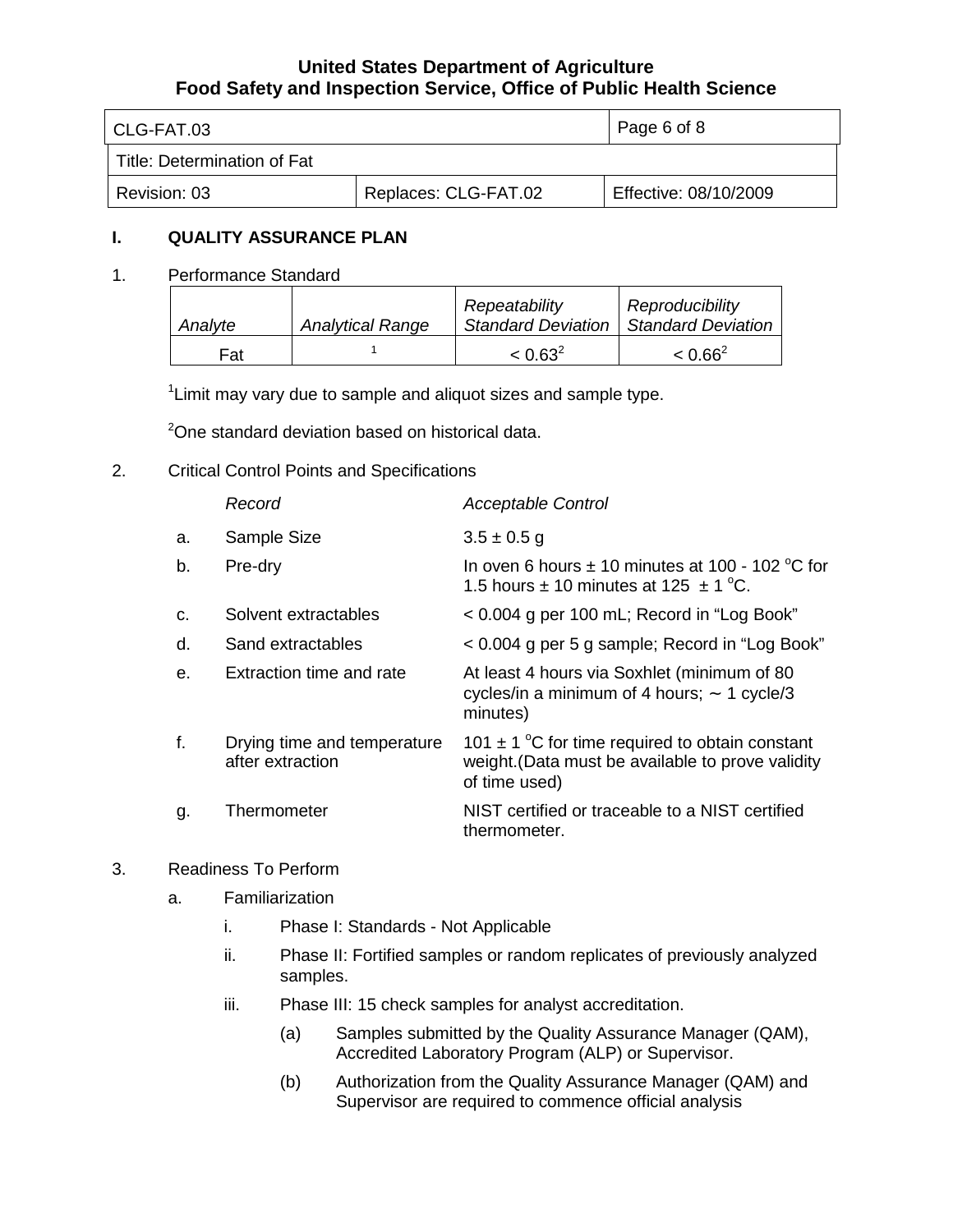| l CLG-FAT.03                |                      | Page 7 of 8           |
|-----------------------------|----------------------|-----------------------|
| Title: Determination of Fat |                      |                       |
| Revision: 03                | Replaces: CLG-FAT.02 | Effective: 08/10/2009 |

- b. Acceptability criteria. Refer to I. 1.
- 4. Intralaboratory Check Samples
	- a. System, minimum contents.
		- i. Frequency: One check sample per week per analyst when samples are analyzed.
		- ii. Records are to be maintained
	- b. Acceptability criteria.
		- Refer to I. 1.

If unacceptable values are obtained, then:

- i. Stop all official analyses by that analyst.
- ii. Take corrective action.
- 5. Sample Acceptability and Stability
	- a. Matrix: Meat, poultry, and processed products
	- b. Condition upon receipt: Unspoiled and sealed from air
	- c. Sample storage:
		- i. Time and Condition: 3 weeks refrigerated
- 6. Sample Set
	- a. A batch size of 1 20 samples. A Quality Control sample will be run with each batch set.
- 7. Sensitivity
	- a. Minimum Detection Level (MDL): 0.12%.

#### **J. WORKSHEET**

None

## **K. APPENDIX**

1. Reference

Official Methods of Analysis of the Association of Official Analytical Chemists, 960.39, 15<sup>th</sup> Edition